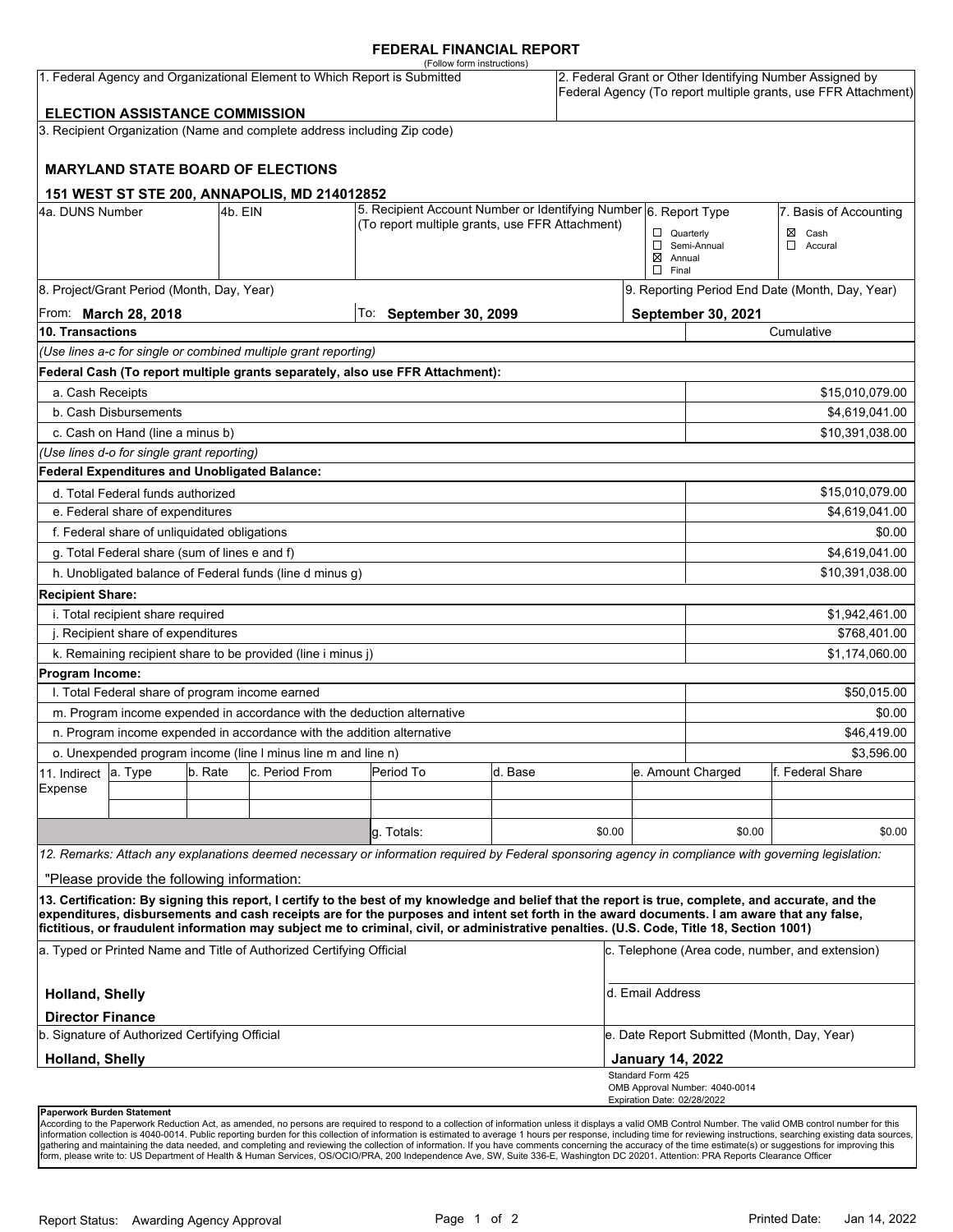#### **FEDERAL FINANCIAL REPORT**  (Additional Page)

Federal Agency & Organization

### : ELECTION ASSISTANCE COMMISSION

Federal Grant ID Recipient Organization

| <b>DUNS Number</b><br><b>DUNS Status when Certified</b><br><b>EIN</b> |                                                                                                                                                                                                                                                                                                 |
|-----------------------------------------------------------------------|-------------------------------------------------------------------------------------------------------------------------------------------------------------------------------------------------------------------------------------------------------------------------------------------------|
| <b>Reporting Period End Date</b>                                      | $\therefore$ September 30, 2021                                                                                                                                                                                                                                                                 |
| <b>Status</b>                                                         | : Awarding Agency Approval                                                                                                                                                                                                                                                                      |
| Remarks                                                               | : "Please provide the following information:                                                                                                                                                                                                                                                    |
|                                                                       | State interest earned (current fiscal year): \$0.00<br>State interest expended (current fiscal year): \$0.00<br>Program income earned (current fiscal year): \$0.00<br>Program income earned breakdown (current fiscal year): N/A<br>Program income expended (current fiscal year): \$0.00<br>" |

**Federal Agency Review** 

Reviewer Name Phone # Email Review Date Review Comments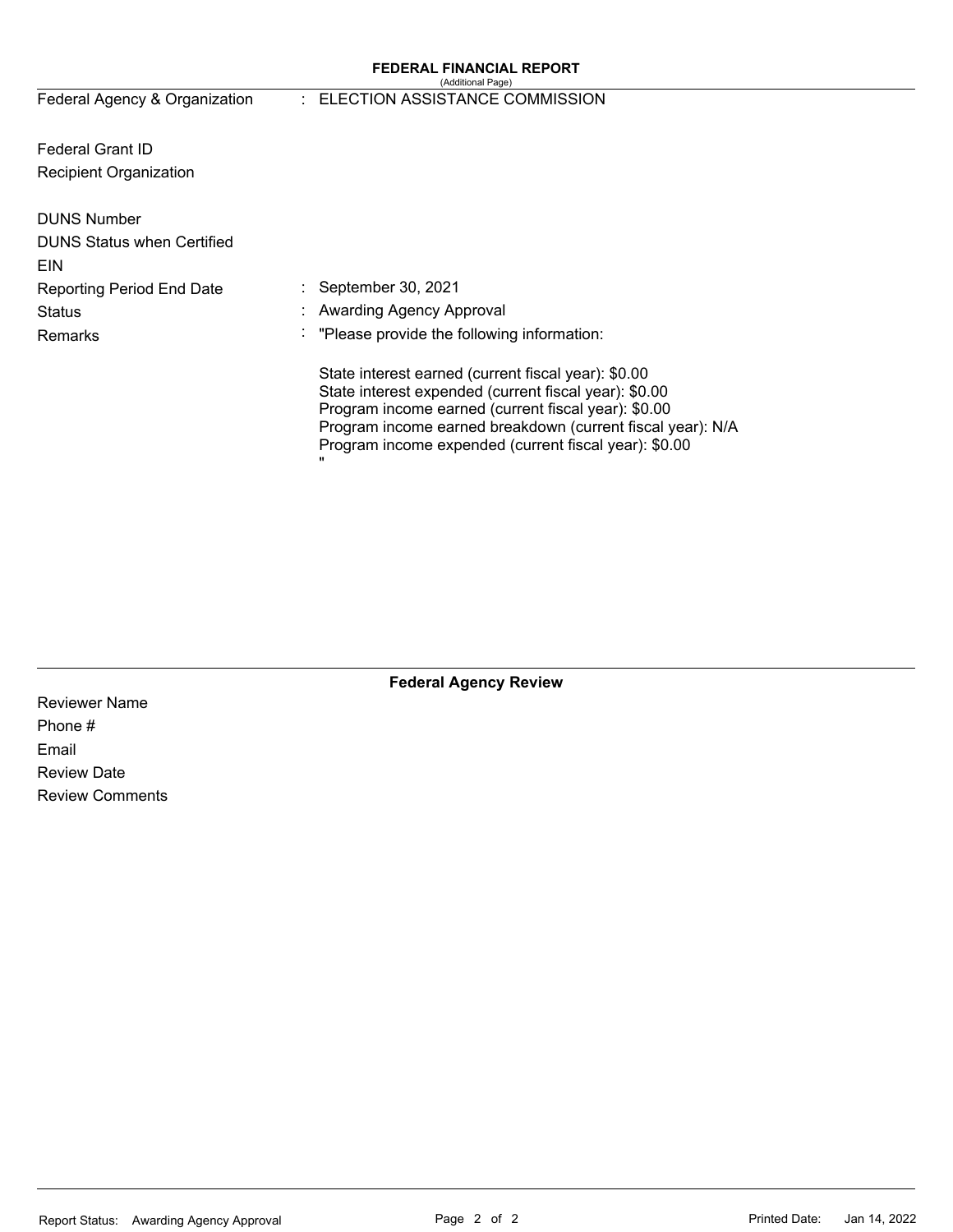# 2021-2022 EAC Progress Report

# 3. EAC Progress Report

#### **1. State or Territory:**

Maryland

### **2. Grant Number:**

### **3. Report:**

Annual (Oct 1 - Sept 30)

### **4. Grant:**

Election Security

#### **5. Reporting Period Start Date**

10/01/2020

#### **6. Reporting Period End Date**

09/30/2021

## 4. Progress and Narrative

7. Describe in detail what happened during this reporting period and explain how you implemented the approved grant activities in accordance with your State Plan/Program Narrative. (*Note: Your activities should align with your Grant Cost Categories Table.)*

 Communication: The Maryland State Board of Elections (SBE) used the HAVA Election Security Grant for Digital Risk Management (DRM). DRM service detects and prevents social media misinformation, impersonation and other surface web manipulations/attacks on US elections.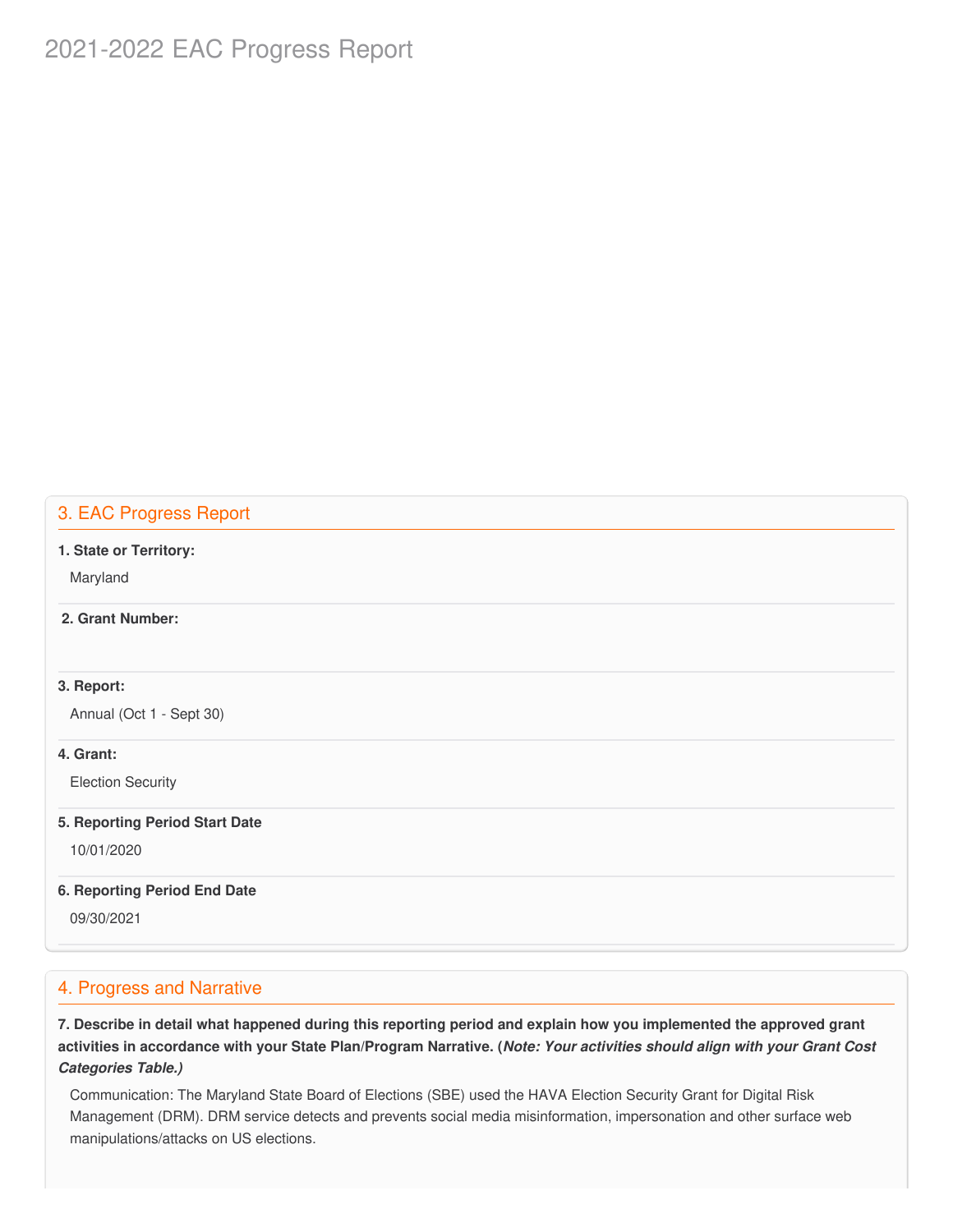Training: IT staff participated in Cyber Security and Networking continue education courses. Staff participated in virtual table top exercises with various stakeholders.

 Cyber Vulnerabilities & Software: SBE has maintained computer systems operations and maintenance using patch management software to ensure all software updates are maintained on all systems. SBE used the HAVA Election Security Grant for managed firewall and virtual private network (VPN) services. The Election Security Consultant Team now includes a Data Security Specialist. The Data Security Specialist performances assessments documentation on all systems to detect anomalies and provides solutions to ensure the databases/ systems are secure.

 Voting Equipment and Process: SBE purchased Cradlepoint routers to be used at early voting centers and during election day for voter registration. The HAVA Election Security Grant was use for the continual cost related to the required data for network connectivity with the MDVOTERS database for same day registration.

 Voter Registration - SBE continued to use the HAVA Election Security Grant to maintain the RSA Security subscription cost for two-factor authentication for MDVOTER password protection for all users.

8. Describe any significant changes to your program during the project, including changes to your original State  **Plan/Program Narrative or favorable developments that improved program efficiency and/or service delivery.**

N/A

### **9. Issues Encountered:**

Describe all major issues that arose during the implementation of the project and the reasons why established goals were not met, if applicable. Address each issue separately and describe whether and how the issues were resolved. Also,  **briefly discuss the implications of any unresolved issues or concerns.**

N/A

### **10. Provide a description of any training conducted, including security training.**

An individual from the IT department attended CompTIA Security + Certification Training.

 IT staff participated in Cyber Security and Networking continue education courses. Staff participated in virtual table top exercises with various stakeholders.

#### **11. Subgrants:**

### **Did your office provide subawards to local jurisdictions during this reporting period?**

No

#### **12. Match:**

### **Describe how you are meeting or have met the matching requirement.**

1. The State match was used to conduct 2020 Presidential General Election post election audit.

 2. The State match was used to purchase AppScan software to test both on-premise and web application for security vulnerabilities.

3. The State match was used purchase services from Maryland Department of Information Technology for Cyber Defense.

13. Report on the number and type of articles of voting equipment obtained with the funds. Include the amount expended  **on the expenditure table.**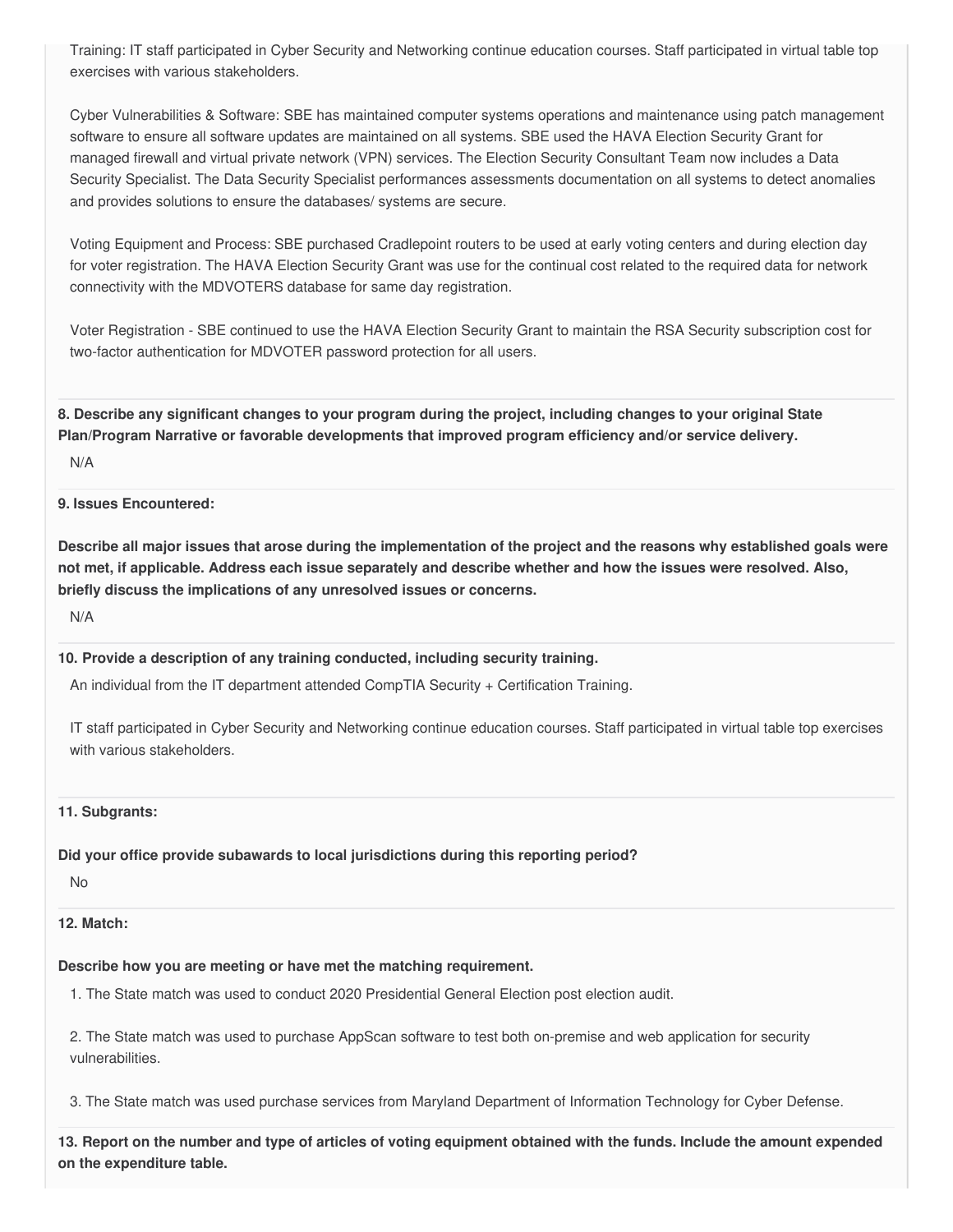# 5. Expenditures

# **14. Current Period Amount Expended and Unliquidated Obligations**

# **GRANT COST CATEGORIES - FEDERAL**

 Voter Registration Systems: : \$8000 Cyber Security: : \$293595 Voter Education/Communications: : \$79166 Training: : \$2650 Other (Specify below) : \$15811 Other (Specify below) : \$81805 Voting Equipment and Processes: : \$237359 Total : \$718386 **Comments:** Bank Fees: \$15,811 Software & Licenses: \$81,805

# **15. GRANT COST CATEGORIES - MATCH**

 Post-Election Auditing: : \$379500 Cyber Security: : \$35716 Total : \$415216

**Comments:**

# 7. Expenditures

### **16. Confirm Total Grant Expenditure Amounts**

Federal : \$718386

Match : \$415216

Total : \$1133602

 **OMB CONTROL NUMBER: 3265-0020**

# 8. Certification

 **Name and Contact of the authorized certifying official of the recipient.**

**First Name**

Shelly

**Last Name**

Holland

# **Title**

Director of Finance